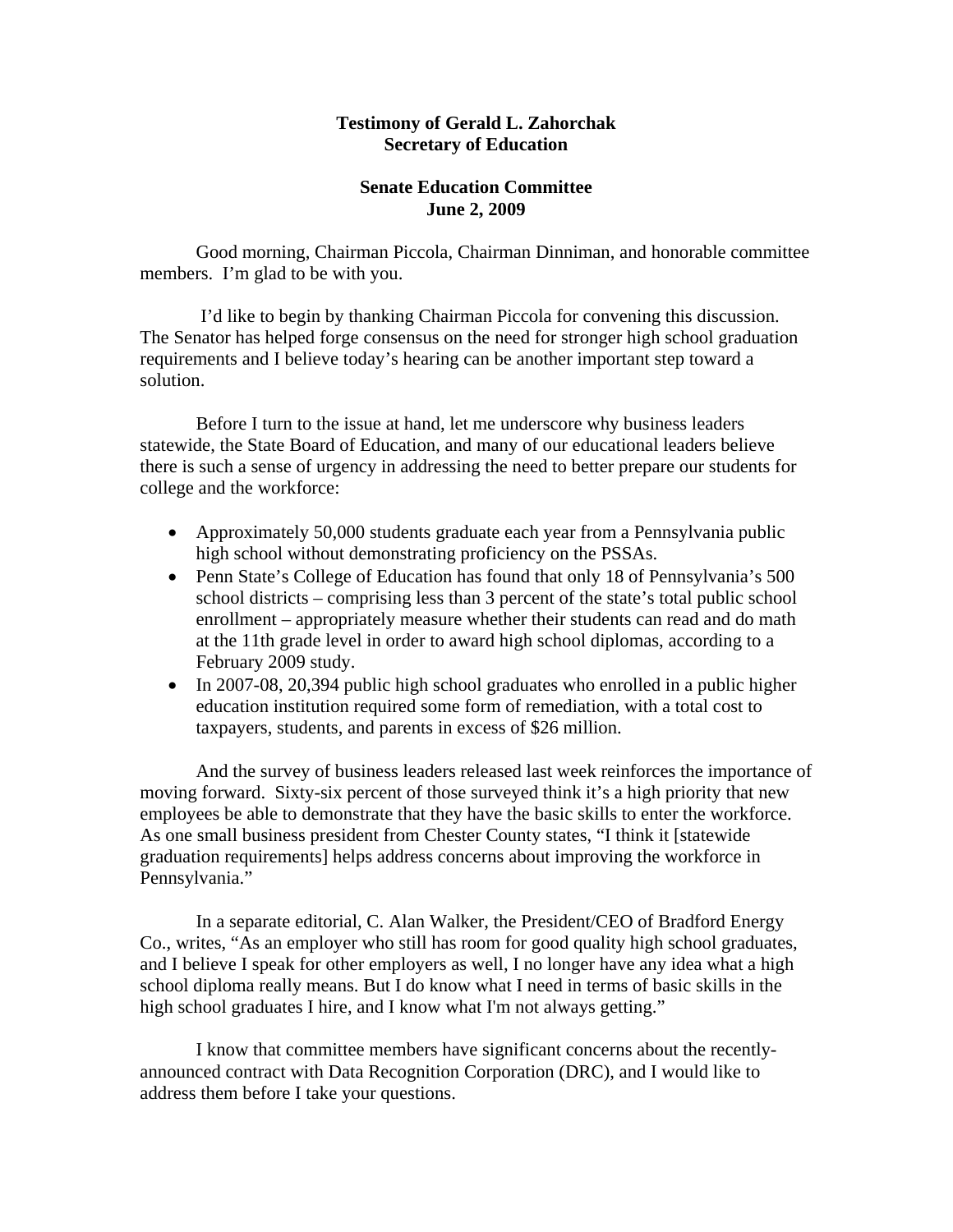## **The Contract Award Follows a Transparent, Competitive Bidding Process**

 Although opponents of graduation requirements have focused exclusively on the contract's provision for the creation of standard final exams, I want to remind you that it has three equally important components:

- 1. Design of voluntary model curriculum that can be put in the hands of teachers. Just like blueprints are essential to the successful construction of a building, a curriculum is the blueprint for a successful education. The curriculum tells us what students need to know and be able to do at a given grade level in a particular subject. The model curriculum will include sample lesson plans, essential questions, and vocabulary.
- 2. Creation of tools that will enable teachers to figure out exactly where their students are having trouble and come up with ways to address each student's learning needs. These diagnostic tools are, in essence, online pre-tests that provide real-time information to teachers about each student's strengths, weaknesses, knowledge, and skills in a particular content area.
- 3. The 10 standard final exams to be made available to school districts.

The contract with DRC was awarded after a competitive bidding process – the Department issued a Request for Proposals in September 2008, received bids from three qualified vendors, and reviewed and scored proposals based on established criteria:

- 1. *Can the vendor deliver a high-quality product on schedule?*
- 2. *What is the cost to the taxpayers?*
- 3. *What is the vendor's commitment to partnering with women- and minority-owned firms?*

On each of these three criteria, DRC received the highest score.

Like all competitively-bid contracts, DRC's was awarded through an independent and transparent process – an open request for proposals, careful examination of each on the merits, independent tabulation of scores, negotiations to arrive at the lowest possible cost, and final approval process spanning the Department of Education, the Department of General Services, the Comptroller's office, and the Attorney General's office.

 But *unlike* most state contracts, the process behind this contract was covered by the media and received extraordinary interest from the legislature. Moreover, I took the unusual step back in February of putting the contract on hold at the Chairman's request until this committee could conduct a public hearing on the issue.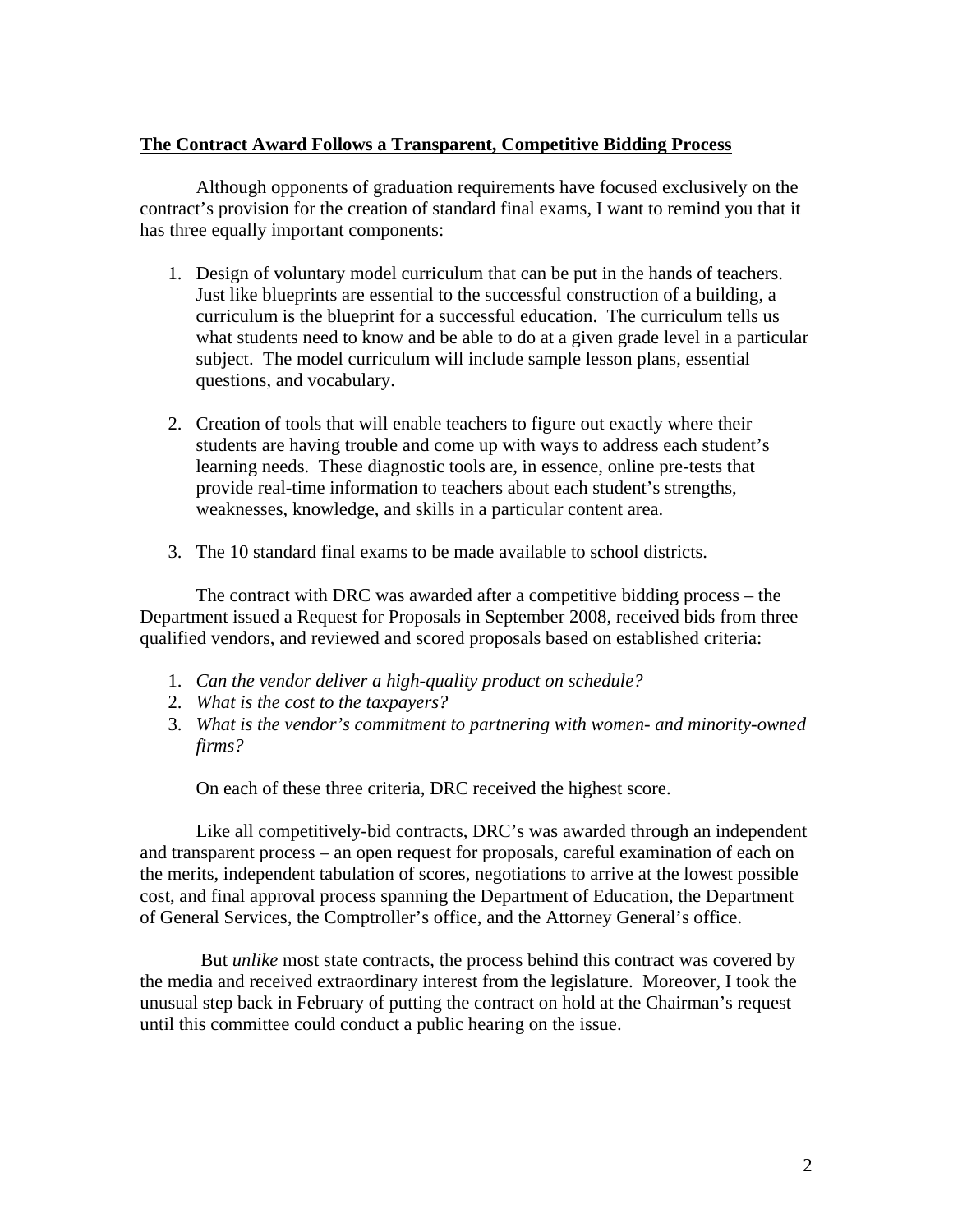The DRC contract covers the remainder of this fiscal year as well as fiscal years 2009 through 2014. For the remainder of this fiscal year, we would spend a maximum of \$8 million, money which was included in the budget that you enacted last summer.

 I have already described the model curriculum and diagnostic tools included in the contract. In terms of the assessments, we structured the contract in response to the concerns we heard from educators, policymakers, and other stakeholders. Keystone exams will not be simple, fill-in-the-bubble tests that measure recall of isolated facts. They *will* be high-quality, internationally-benchmarked course finals that assess understanding, problem solving, and critical thinking – critical  $21<sup>st</sup>$  century skills. In addition, the contractor will provide computer-based testing to ease administration and speed results. We are designing the assessments to withstand scrutiny by the U.S. Department of Education so that Keystones can eventually replace the  $11<sup>th</sup>$  grade PSSA, which will reduce the testing burden on students. Finally, in response to suggestions from stakeholders, including Senator Dinniman, we have asked the contractor to place an early emphasis on the development of the math assessments (Algebra I, Algebra II and Geometry).

 The cost of these educational resources also should be seen in the proper context. While media sound bites label it a \$201 million expense in the midst of a tough budget year, the commonwealth actually will spend no more than \$8 million this year and an average of \$28.7 million annually under this seven-year contract. In 2009-10, this expense would represent just two-tenths of one percent of the commonwealth's investment in public education. *Especially* in this challenging economy, we think these long-term investments in the success of our high school students are critical to providing them with the academic skills that lead to stable, good-paying jobs.

### **This Contract Is Consistent With the One-Year Regulatory Moratorium Enacted Last Summer**

Some critics of stronger high school graduation requirements have alleged that current state law blocks the Department from proceeding with the creation of standard final exams that will be made available to school districts on a voluntary basis. That assertion is simply inaccurate, and I would like to direct your attention to the relevant language from this year's School Code:

# NOTWITHSTANDING ANY PROVISION OF LAW TO THE CONTRARY, IN THE 2008‐2009 FISCAL YEAR, A REGULATION TO CHANGE OR ESTABLISH HIGH SCHOOL GRADUATION REQUIREMENTS SHALL NOT BE FURTHER PROMULGATED, APPROVED OR PROPOSED.

 Last summer, I considered the Act 61 moratorium a significant setback in the effort to strengthen high school graduation requirements. In retrospect, the General Assembly made a wise choice to extend and broaden debate on this issue. This additional year has allowed us to gather valuable public input through State Board hearings across the commonwealth, conduct a comprehensive study of locally-developed assessments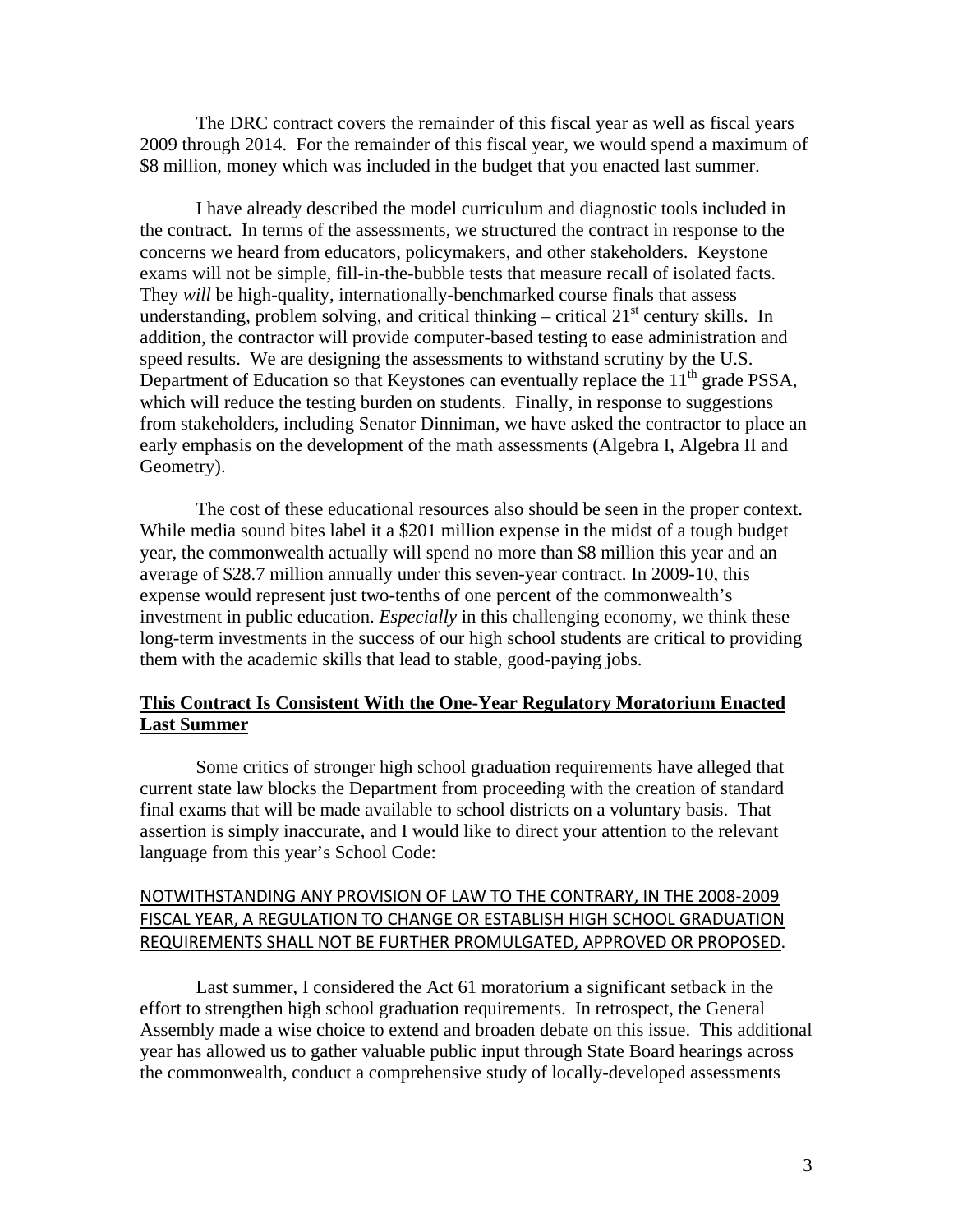with the help of Penn State's College of Education, and reach compromise with the school boards that seemed impossible just months ago.

 Moving forward on the development of voluntary instructional resources and endof-course assessments is no more a violation of the moratorium on regulatory changes than continuing to gather public comments or evaluating local assessments.

### **Continued Funding of the Contract Will Be Subject to the General Assembly's Constitutional Appropriation Authority**

 As I noted earlier, the 2008-09 budget enacted by the General Assembly last summer specifically included funding to carry out the first year of this contract. Beyond this amount, not one cent of state funding is obligated until you and your colleagues approve the expenditure. The termination for non-appropriation language in the contract's original Request for Proposals underscores this fact and states:

*The Commonwealth's obligation to make payments during any Commonwealth fiscal year succeeding the current fiscal year shall be subject to availability and appropriation of funds. When funds (state and/or federal) are not appropriated or otherwise made available to support continuation of performance in a subsequent fiscal year period, the Commonwealth shall have the right to terminate the Contract….* 

#### **Continuing to Make Progress in Implementing Stronger Graduation Requirements**

I have been disappointed – and somewhat confused – by the suggestion that awarding this contract somehow scuttles the emerging consensus on the need for stronger graduation requirements. Every proposal on this policy question – the State Board's initial proposed regulations, the Department/State Board/PSBA agreement, and the recently-announced "Keystone 2.0" approach – provided for the development of standard end-of-course exams. It seems to me that freezing the development of Keystone exams for voluntary use by districts only delays our efforts to move from compromise toward a solution and ultimately progress for our students.

 Senator Piccola, Senator Dinniman, committee members: we share the same goal – an excellent education for every young person in Pennsylvania; one that prepares students for college or other post-high school training, a meaningful career, and active citizenship. I think we can also agree that perhaps the most important decision educators make in a student's career is whether to award a high school diploma. Finally, the Penn State study proves that the state has not done enough to provide educators with instructional resources that can ensure graduation decisions are based on real evidence of student achievement and made in a fair and consistent manner.

 Having arrived at agreement on the problem, it would be easy for me to put the Penn State study on the shelf and leave this nearly two-year policy debate for my